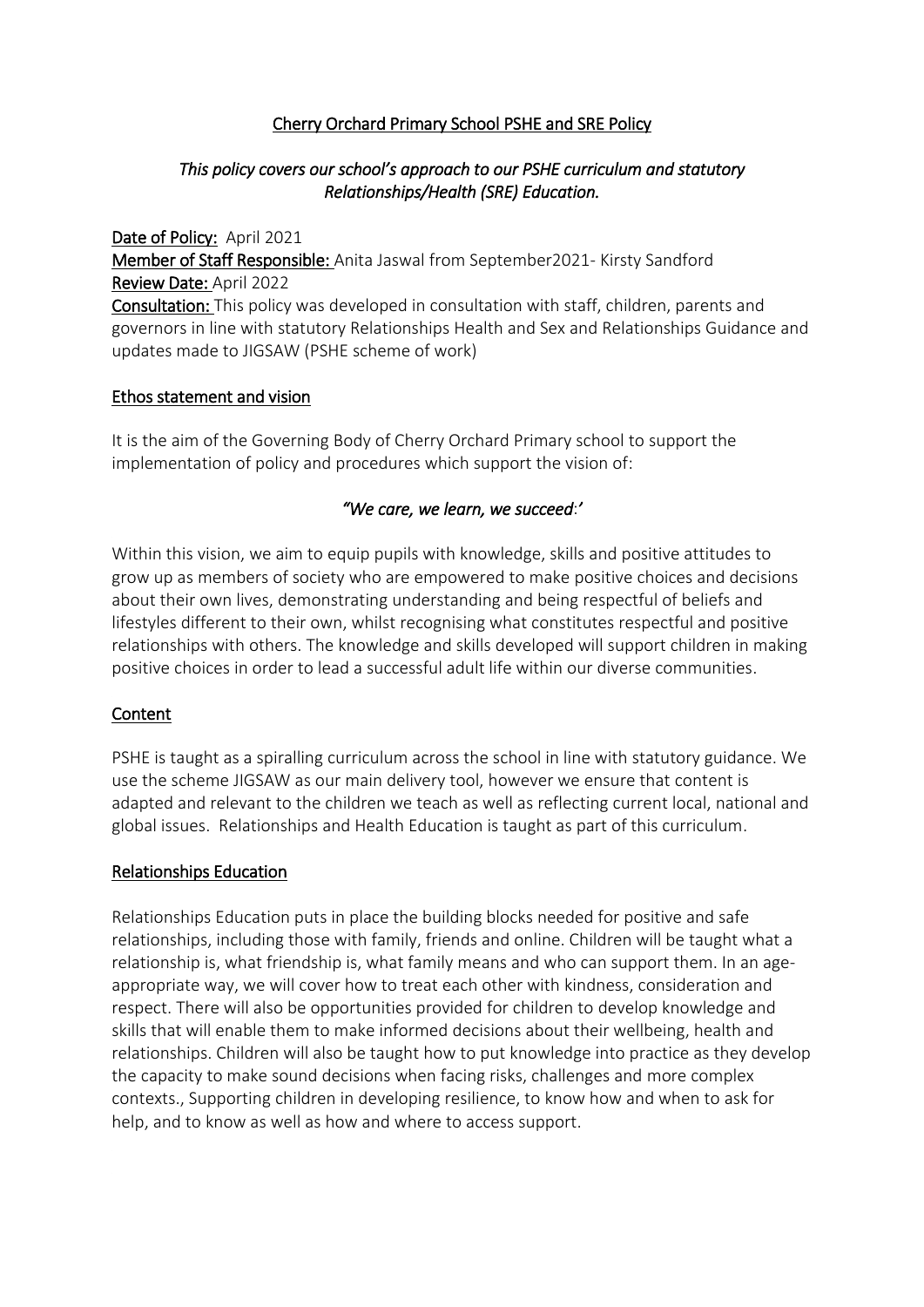## *Content taught by the end of primary school includes:*

- Families and people who care for me
- Caring friendships
- Respectful relationships
- Online relationships
- Being safe

## Health Education

Health Education ensures that children are taught the information they need to make good decisions about their own health and wellbeing, to recognise issues in themselves and others, and to seek support as early as possible when issues arise.

#### *Content taught by the end of primary school includes:*

- Mental wellbeing
- Simple self-care techniques e.g.- the importance of rest/good night's sleep.
- Human emotions and how to talk about them.
- Internet safety and harms
- Physical health and fitness to include the benefits of exercise and time outdoors, as well as "community participation, voluntary and service-based activity",
- $\bullet$  Healthy eating
- The impact of bullying, including cyberbullying.
- Facts and risks associated with drugs, alcohol and tobacco
- Health and prevention
- Basic first aid
- Changing adolescent body (puberty/menstruation)

#### Sex and Relationships Education

In determining the Sex and Relationships Curriculum, we have ensured a whole community approach consulting with staff, the governing body, parents and pupils. Consideration has been given to meeting the needs of the pupils and community, as well as ensuring that content and teaching materials are appropriate to the age and religious backgrounds of our pupils.

We have also ensured that we have considered the needs of pupils (as identified within school and following national guidance) which takes precedence over any sensitivities of adults, in particular where there is a safeguarding element to any curriculum theme.

We define sex education as 'human reproduction' which can be taught through the PSHE curriculum or Science. Parents have the right to withdraw their children from SRE in PSHE however they do not have the right to withdraw their child from any part of the Science curriculum.

At Cherry Orchard Primary, sex education will not be taught as part of the PSHE curriculum, however it will be taught as part of the year 5 science curriculum, as outlined below.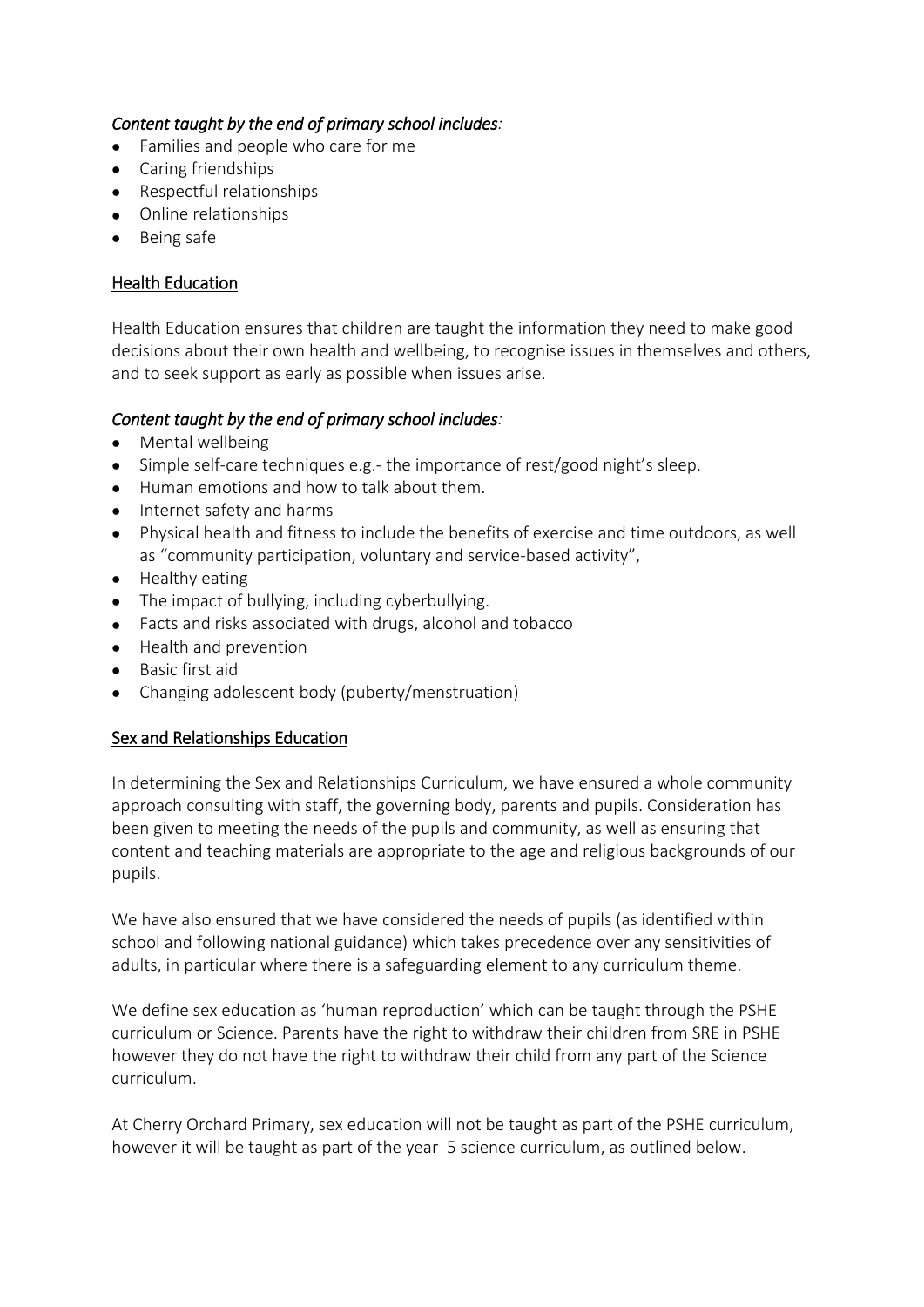## Living things and their habitats – Spring Term

Pupils will be taught to:

- describe the differences in the life cycles of a mammal, an amphibian, an insect and a bird
- describe the life process of reproduction in some plants and animals

## Animals, including humans

Pupils will be taught to:

- describe the changes as humans develop to old age
- Following our consultation process, we believe our policy is sensitive to the range of religious and cultural views present in our community whilst ensuring pupils have access to the learning necessary to prepare them for adult life.

#### Teaching of Curriculum

The school predominantly follows the 'Jigsaw' PSHE scheme which is quality assured by the PSHE Association (recommended by the Department for Education).

The PSHE curriculum content will be taught by class teachers supported by teaching assistants and senior leaders as necessary. Lessons are timetabled once a week

- From Reception to Year 6, 'Jigsaw' schemes of work are delivered under the following themes: Being Me in My World, Celebrating Difference, Dreams and Goals, Healthy Me, Relationships and Changing Me *(\* NB The 'Changing Me Unit' covers parts of the SRE curriculum, which we have adapted and updated in line with our consultation outcomes The updated overview can be found in appendix 1)*
- Discrete PSHE sessions include a variety of approaches including whole class and small group discussions, circle time, role-play, videos and quizzes.
- Activities that take place are open-ended to allow differentiation by outcome and task.
- Pupils work on a range of projects and outcomes whilst achieving the objectives and record their knowledge and reflections in their PSHE books.
- Pupils are encouraged to reflect on their learning and complete half-termly assessments based on key objectives.

The link below provides an overview of content taught for the first five key areas. <https://www.jigsawpshe.com/wp-content/uploads/2020/05/Jigsaw-3-11-and-Statutory-> (Please remember to check appendix 1 for the Changing Me overview of content taught)

#### Methods to ensure the correct teaching provision of PSHE include:

- Direct teaching of PSHE through the JIGSAW scheme
- SMSC runs throughout the school
- **•** Promotion of British Values
- Discrete curriculum time
- Teaching PSHE/promoting SMSC through and in other subjects/curriculum area. (See links with other curriculum areas and policies such as behaviour management, child protection etc).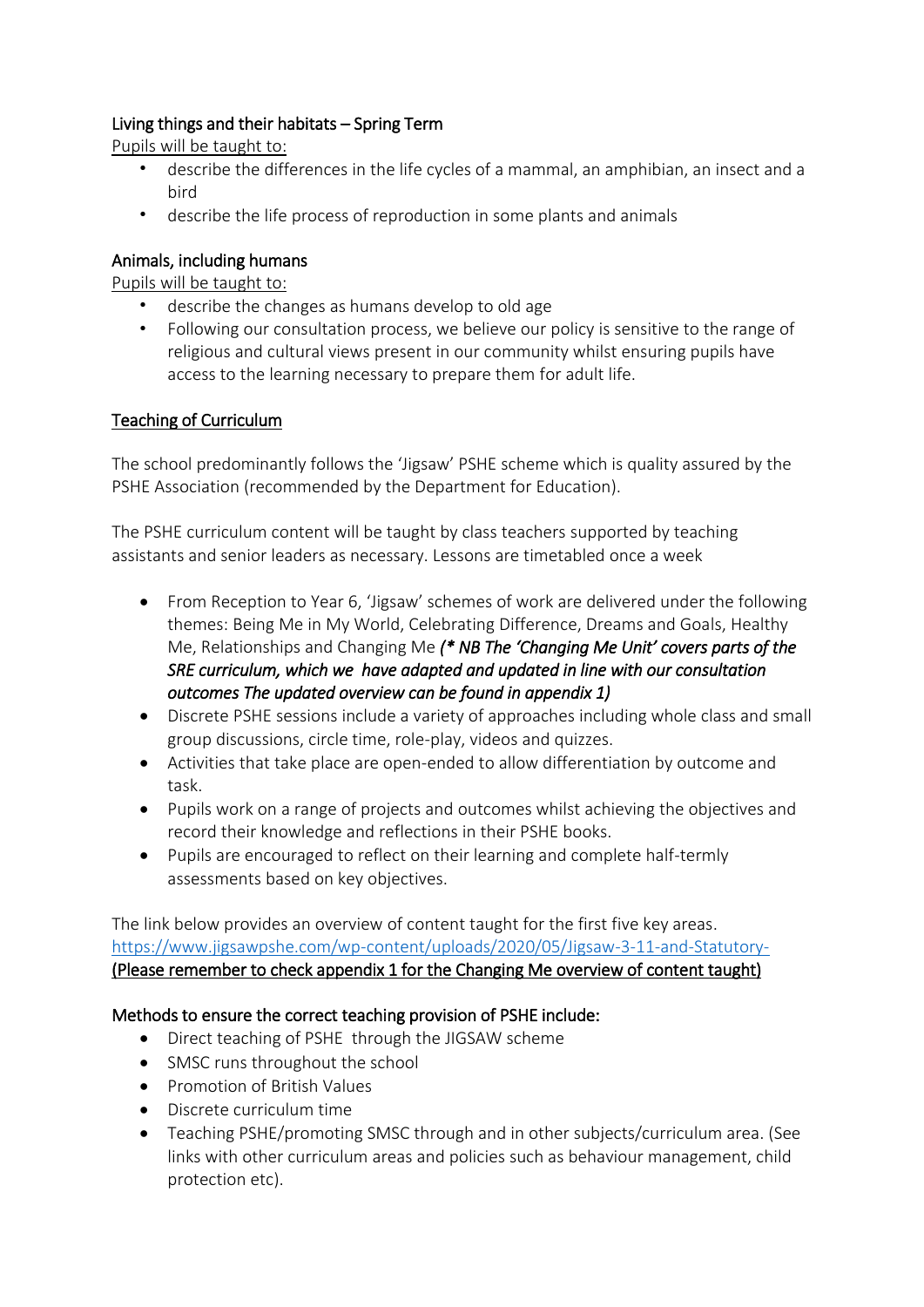- School events, focus weeks and visitors
- Assemblies *(in line with Covid risk assessment)*
- Collective Worship
- School Council, Peer Mediation and Young People's Parliament (Handsworth Consortium), Eco Council, Sports Crew, Lead Learners *(in line with Covid risk assessment)*
- Core values and ethos
- Relationships between staff and pupils
- Links with parents and the community
- Whole school initiatives which are planned to complement each of the 6 themes
- In teaching PSHE, Ground Rules will be agreed by pupils and teachers prior to commencement of the lessons. Children are encouraged to use distancing techniques such as using fictional case studies and the third person
- If pupils have questions which are outside of the typical content for their age and stage of development teachers will use their professional judgement to determine whether the question will be answered in the whole class setting, in a private conversation with the student involved or whether the topic is deemed to be outside of the appropriate content for that student's age and development in which case the question will not be answered and the student will receive feedback as to why.
- When teaching puberty, boys and girls will be taught separately
- Staff have received training on the teaching and appropriate content of Relationships Education and their judgements will be based on this professional knowledge.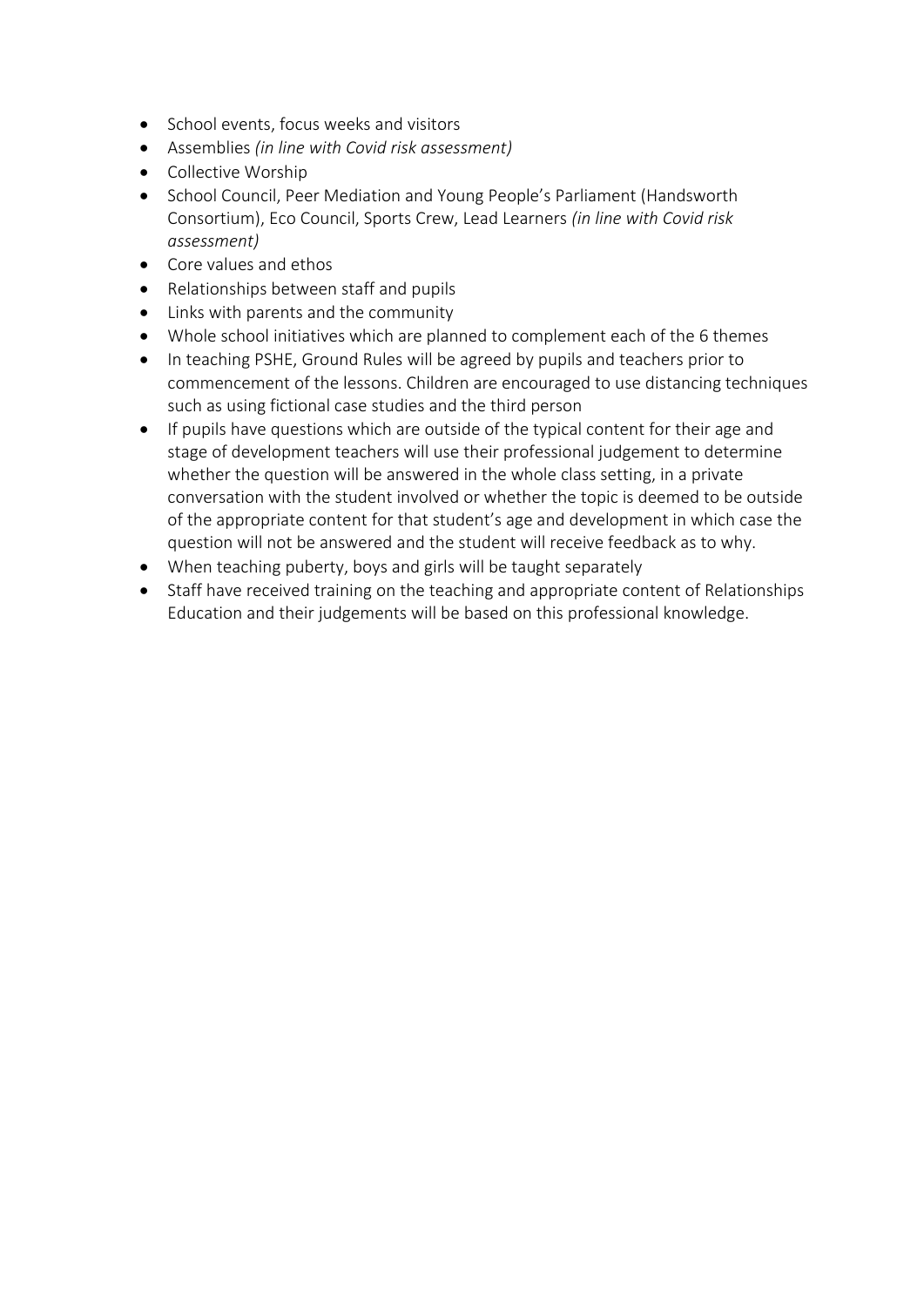Where it is known that a situation in a student's personal life may affect their engagement with a particular topic within the curriculum, (for example some specific safeguarding issues), staff will work with students in advance to prepare them for the topic area, this may also be discussed with parents. External agencies who visit the school to support the curriculum in this area will be informed of our safeguarding practice and will work under the close supervision of school teaching staff. This will ensure that content and

Delivery styles reflect our school approach.

## The school also makes use of the following teaching materials

- PSHE Teacher Books
- Children's story books
- Videos
- Outside Agencies
- Internet Sites
- **•** Services for Education Resources

All resources are monitored to ensure they reflect today's society, a variety of role models, promote equality and challenge stereotypical images.

#### Monitoring, Evaluation and Assessment

- Lessons are evaluated by teaching staff and monitored by the PSHE Leader
- Assessments linked to each JIGSAW unit are monitored by the PSHE Lead, feedback is shared with the leadership and senior management team.
- Book Sampling takes place regularly
- Assessment of lesson delivery and outcomes will take place by the subject lead and pupil outcomes will be monitored regularly by class teachers. We will use the system of students achieving expected progress, showing emerging progress in the area or exceeding expectations in the area (emerging, expected, exceeding).

# **Safeguarding**

We view the delivery of quality PSHE and Relationships Education as a tool to safeguard children. The teaching of our curriculum will ensure that teaching is inclusive, and differentiated where appropriate, to meet the needs of all students, including those with special educational needs and disabilities and those identified as living with a specific vulnerability or safeguarding concern. Staff will feed back any potential safeguarding concerns to a Designated Safeguarding Lead on the same day. Pupils will be told (as part of the ground rules) that no information can be guaranteed to be kept confidential for this reason.

# **SMSC**

At Cherry Orchard, the spiritual, moral, social and cultural development of children is promoted through the PSHE curriculum, which also links closely to the exploration and promotion of British values As well as being embedded across the curriculum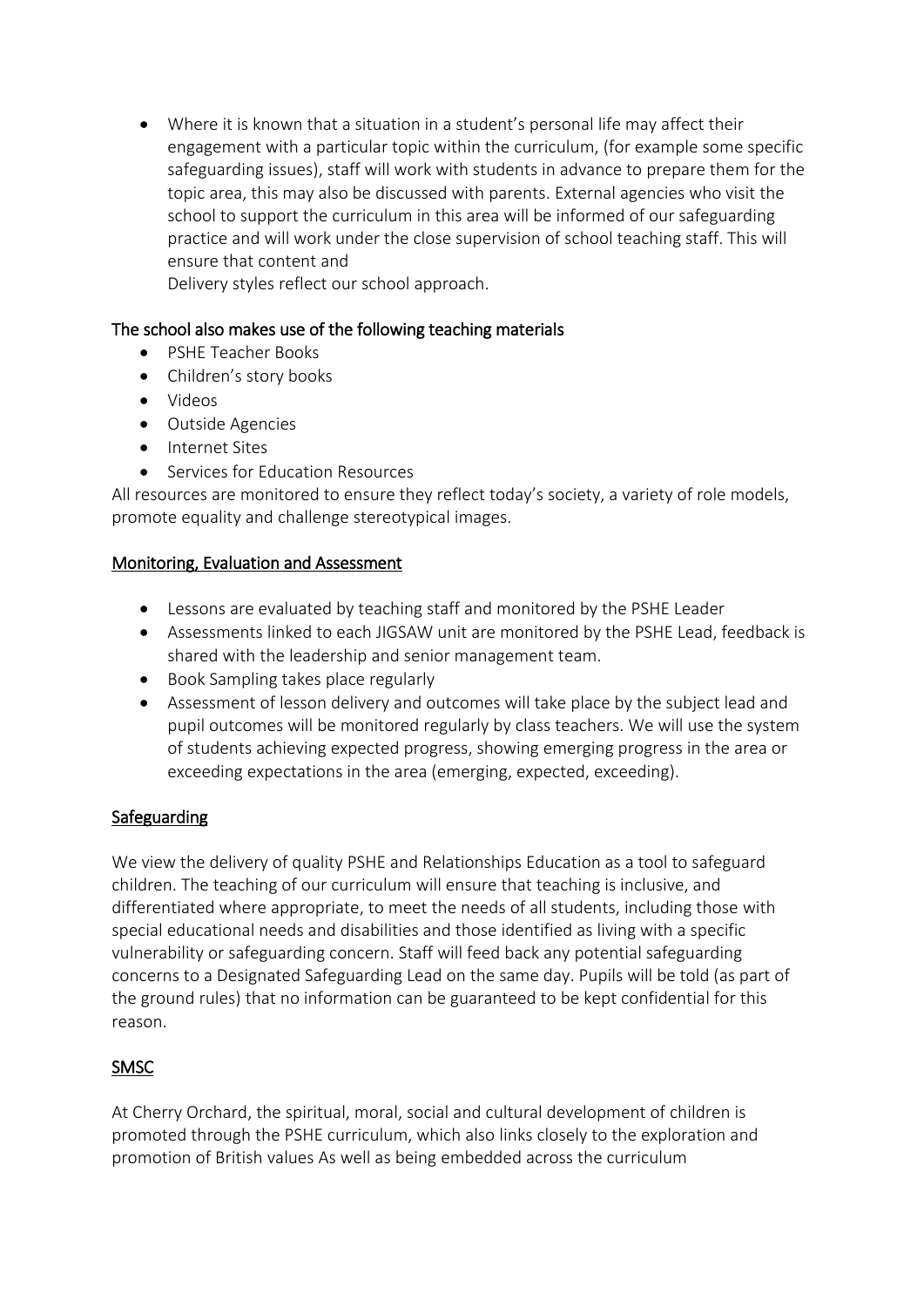## Equal Opportunities

The school is committed to working towards equality of opportunities for all pupils regardless of their gender, race, disability and social background.

Respecting differences in people is underpinned throughout the PSHE programme. The curriculum explores issues of cultural differences, racism and forms of discrimination. All the children have equal access to information regardless of colour, creed or gender.

#### Race Equality

Within the PSHE curriculum, all children have an opportunity to experience and develop an understanding and respect for other cultures. The content within the schemes of work include opportunities for pupils to address issues of race, race equality, racism, conflict and achievement. Pupils are actively encouraged to challenge and question views that do not reflect race equality and respect for cultural diversity, helping them to recognise and challenge prejudice, bias and stereotyping. This is also reflected in the Drugs Education Policy and Sex and Relationship Education Policy, which are directly linked to the teaching of PSHE.

#### LGBTQ

- We teach children that in Britain, we respect differences
- We do not teach or encourage children to be LGBT+
- We do not teach what LGBTQ people do sexually or how their relationships function
- We do not promote LGBTQ lifestyles as a preferential way of living
- We do not use materials that undermine 'family values'
- We answer children's questions in an age-appropriate way that does not sexualise children, destroy their innocence, or encourage them to experiment.

LGBTQ+ is not mentioned specifically in lessons for children aged 4-7. However, in lessons that explore differences in families, pictorial resources are used as a discussion focus. Questions such as; 'Which photos show a family?' What is important about a family?' and 'What does your family mean to you?' help children understand about their own and other's families and how a family is founded in love and respect. Should children raise the question about same-gender couples, JIGSAW's teacher notes suggest this is explained to children in the following way: 'Some children have two mummies or two daddies.' Teachers are not expected to go beyond this response, or give more detail, as that would not be ageappropriate. However, this does acknowledge and respect any children who have LGBTQ people as part of their family.

In materials for 7-11-year olds, some lessons about bullying provide opportunities for teachers to discuss and correct homophobic language the children may be using, such as the inappropriate use of the words 'gay' and 'lesbian', or the use of slang words that are LGBTQ phobic. In the same lessons they will also be exploring racist and sexist language, or insulting language that is used about a person's physical appearance, their abilities, or whether they have special needs. In these lessons, teachers explain that any insult is unkind and hurtful.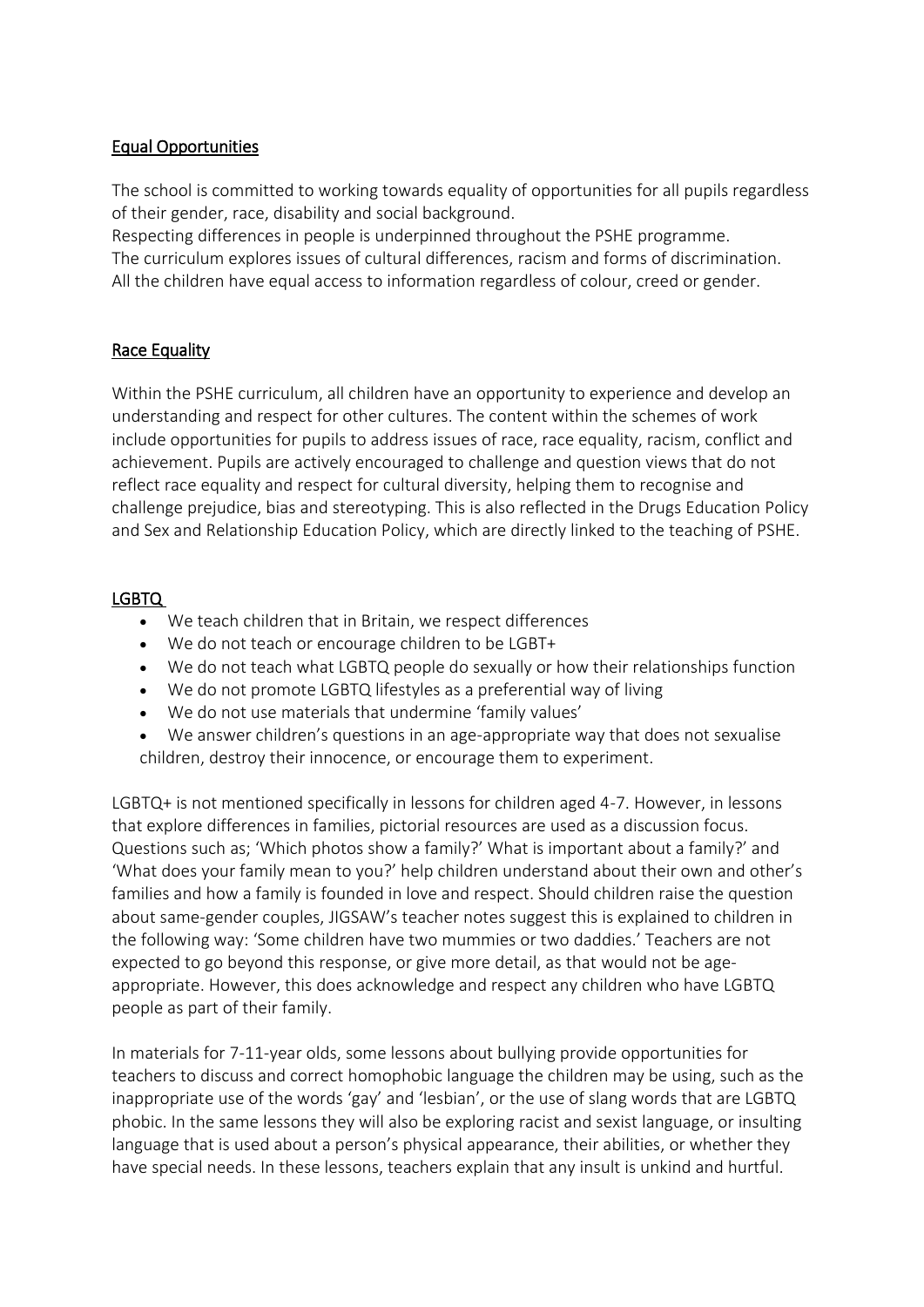Teachers explain that being gay is a type of adult relationship where two men or two women love each other and, in Britain, if they choose they can get married. Teachers are not expected to go beyond this definition and give more detail. It is simply explaining what being gay means and that the word 'gay' (or other LGBTQ+ related words) should not be used in an insulting or derogatory way. The key message is that, although we may not agree, it is important that we respect each other even though we may believe differently. In JIGSAW's 'Relationships and Changing Me' lessons for pupils aged 7-11 that cover relationships and puberty, children are given opportunities to ask questions if there is something they don't understand. LGBTQ relationships or being LGBTQ are not discussed in these lessons.  If a child raises a question about it - depending on the question - they will be answered in an age-appropriate way or directed to ask their parents.

#### Dissemination of Policy

The policy is made available to all staff. Parents are informed of policy via our website as well as being kept up to date through consultation. Parents will therefore have the opportunity to be fully aware of what is taught and to ask any questions they may have.

## Guidance consulted

#### Legal Framework and national guidance

- Department for Education statutory guidance issued under Sections 34 and 35 of the Children and Social Work Act 2017 makes it a requirement for all primary schools to teach Relationships Education from September 2020.
- This guidance does not form a National Curriculum but instead gives school guidance on age-appropriate compulsory subject content whilst giving schools "flexibility to shape their curriculum according to the needs of their pupils and communities". In primary schools this is defined as "the key building blocks of healthy, respectful relationships, focussing on family and friendships, both on and offline".

# The guidance should be read in conjunction with:

- Education Act 1996
- Learning and Skills Act 2000
- Education and Inspections Act 2006
- Equality Act 2010
- Supplementary Guidance SRE for the 21st Century 2014
- Children and Social Work Act 2017
- Keeping Children Safe In Education 2021

#### This Relationships Education policy is aligned to the following school policies:

- Child Protection and Safeguarding policy
- Equal Opportunities policy
- Teaching and Learning Policy